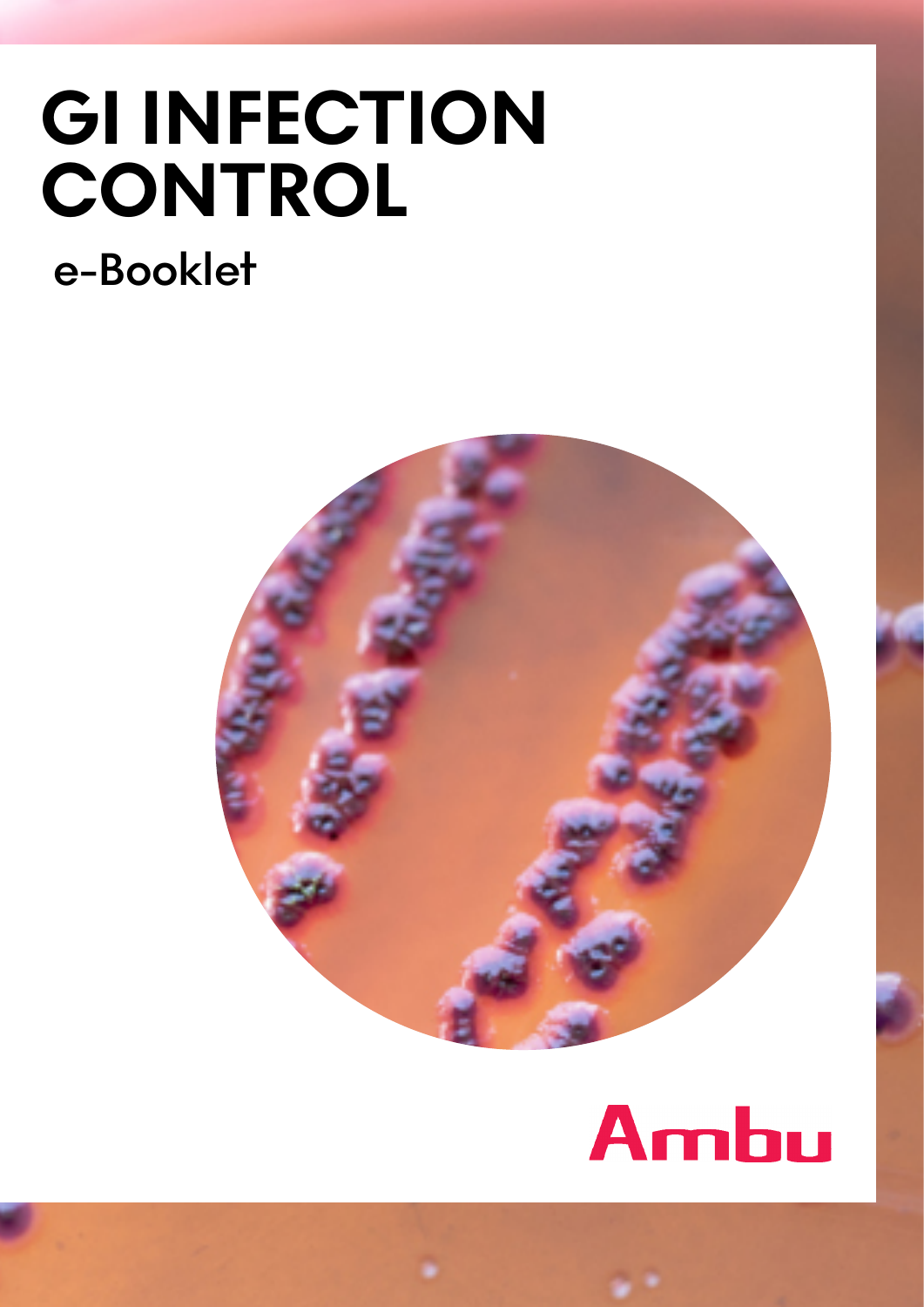Open Œ access **Contaminated** duodenoscopes

### **TAKE AWAY**

This is the first meta-analysis to estimate the contamination rate of patient-ready duodenoscopes used for ERCP. Based on the available literature, the analysis demonstrates that there is a 15.25% contamination rate of reprocessed patient-ready duodenoscopes. Additionally, the analysis indicates that dHLD and EtO reprocessing methods are superior to single HLD, but still not efficient in regard to cleaning the duodenoscopes properly.

### **KEY FINDINGS**

- A total of 15 studies fulfilled the inclusion criteria, which included 925 contaminated duodenoscopes from 13,112 samples.
- The calculated total weighted contamination rate was 15.25% ± 0.018 (95% confidence interval [Cl]: 11.74% - 18.75%).
- The contamination rate after only using HLD was 16.14% ± 0.019 (95% Cl: 12.43% - 19.85%).
- After using either dHLD or EtO the contamination rate decreased to 9.20% ± 0.025 (95% Cl: 4.30% - 14.10%).

**Rate and impact of duodenoscope contamination: A systematic review and meta-analysis, EClinicalMedicine.1**

**[Larsen et al., 2020](https://www.thelancet.com/journals/eclinm/article/PIIS2589-5370(20)30195-4/fulltext)**

#### **STUDY AIM**

This meta-analysis aimed to estimate the contamination rate of reprocessed patient-ready duodenoscopes for ERCP, based on currently available data.

#### **METHODS**

- PubMed and Embase databases were searched from January 1, 2010 until March 10, 2020 for citations investigating contamination rates of reprocessed patient-ready duodenoscopes.
- A random-effects model (REM) based on the proportion distribution was used to calculate the pooled total contamination rate of reprocessed patient-ready duodenoscopes.
- Subgroup analyses were carried out to assess contamination rates when using different reprocessing methods by comparing single highlevel disinfection (HLD) with double HLD (dHLD) and ethylene oxide (EtO) gas sterilization.

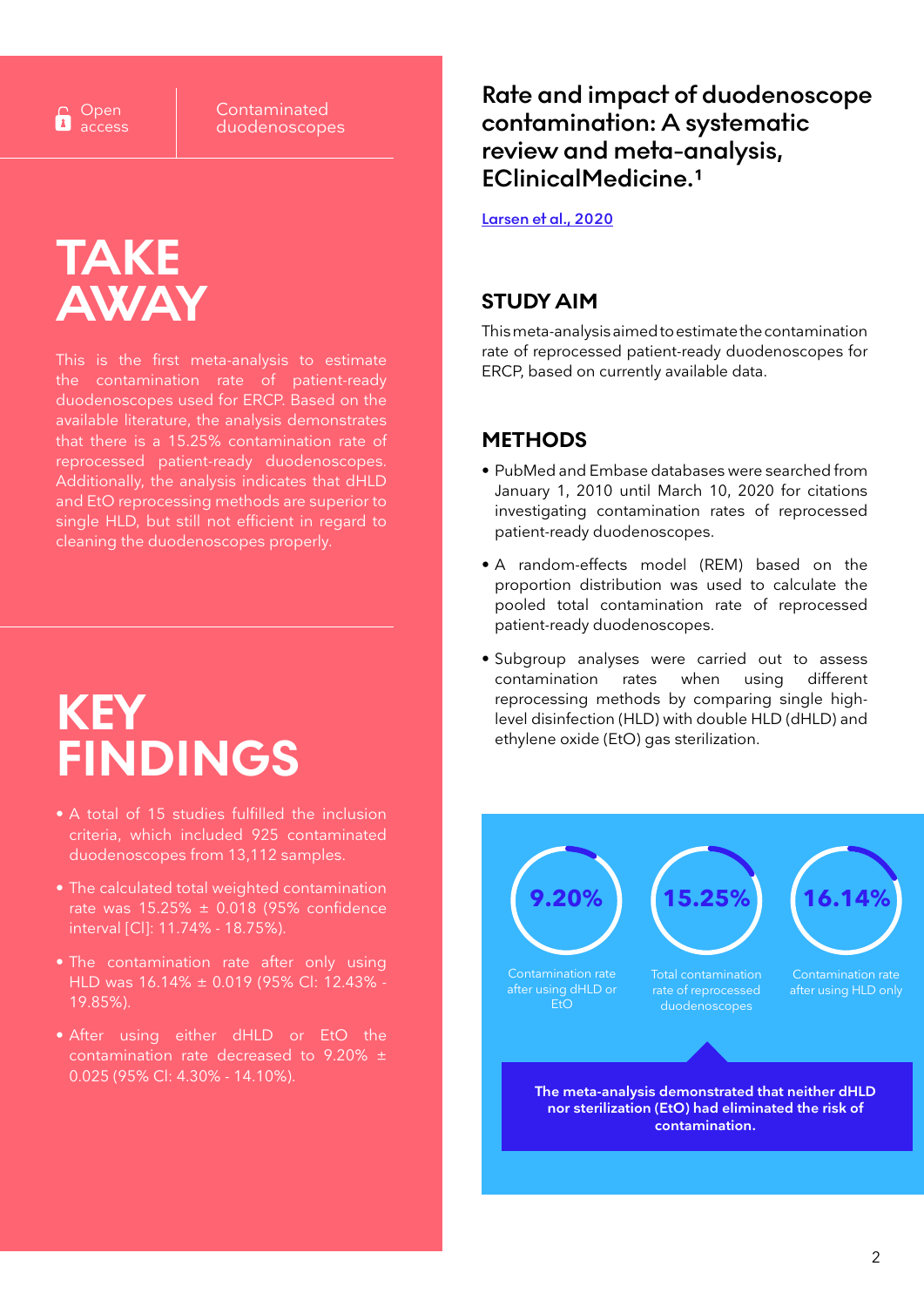Open access **Contaminated** duodenoscopes

### **TAKE AWAY**

Duodenoscope and linear echoendoscope contamination was independent of age and usage. These results suggest that old and frequently used endoscopes, if maintained correctly, have a similar risk of contamination to new ones. The MGO contamination prevalence of ~15% was similarly high for duodenoscopes and linear echoendoscopes, rendering both patients undergoing ERCP as well as endoscopic ultrasound at risk for transmission of microorganisms.

### **KEY FINDINGS**

- Of all Dutch centres, 97% participated in one of the studies, sampling 309 duodenoscopes and 64 linear echoendoscopes.
- In total, 54 (17%) duodenoscopes and 8 (13%) linear echoendoscopes were contaminated according to the AM20 definition.
- MGO were detected on 47 (15%) duodenoscopes and 9 (14%) linear echoendoscopes.
- Contamination was not age or usagedependent (all p-values ≥0.27), nor was it shown to differ between the reprocessing characteristics (all p-values ≥0.01).

**Nationwide risk analysis of duodenoscope and linear echoendoscope contamination, Gastrointest Endosc.2**

**[Rauwers et al., 2020](https://www.giejournal.org/article/S0016-5107(20)34365-0/fulltext)**

#### **STUDY AIM**

Contaminated duodenoscopes and linear echoendoscopes (DLEs) pose a risk of infectious outbreaks. To identify DLE and reprocessing risk factors, the nationwide study combined the data of the previously published nationwide cross-sectional study1 (PROCESS 1) with the follow-up study (PROCESS 2).

#### **METHODS**

- The investigators invited 74 Dutch DLE centres to sample >2 duodenoscopes during PROCESS 1, and all duodenoscopes and linear echoendoscopes during PROCESS 2. The studies took place in two consecutive years.
- Local staff sampled each DLE at >6 sites according to uniform methods explained by online videos.
- **• The study used two contamination definitions:**
	- **• AM20:** any microorganism with >20 colonyforming units (CFU)/20 mL
	- **• MGO:** presence of microorganisms with gastrointestinal or oral origin, independent of CFU count.

**17%** of duodenoscopes **13%** of linear echoendoscopes

> **AM20 were contaminated according to**

<sup>1</sup>Rauwers AW, Voor in 't holt AF, Buijs JG, et al., High prevalence rate of digestive tract bacteria in duodenoscopes: a nationwide study; Gut 2018;67:1637-1645.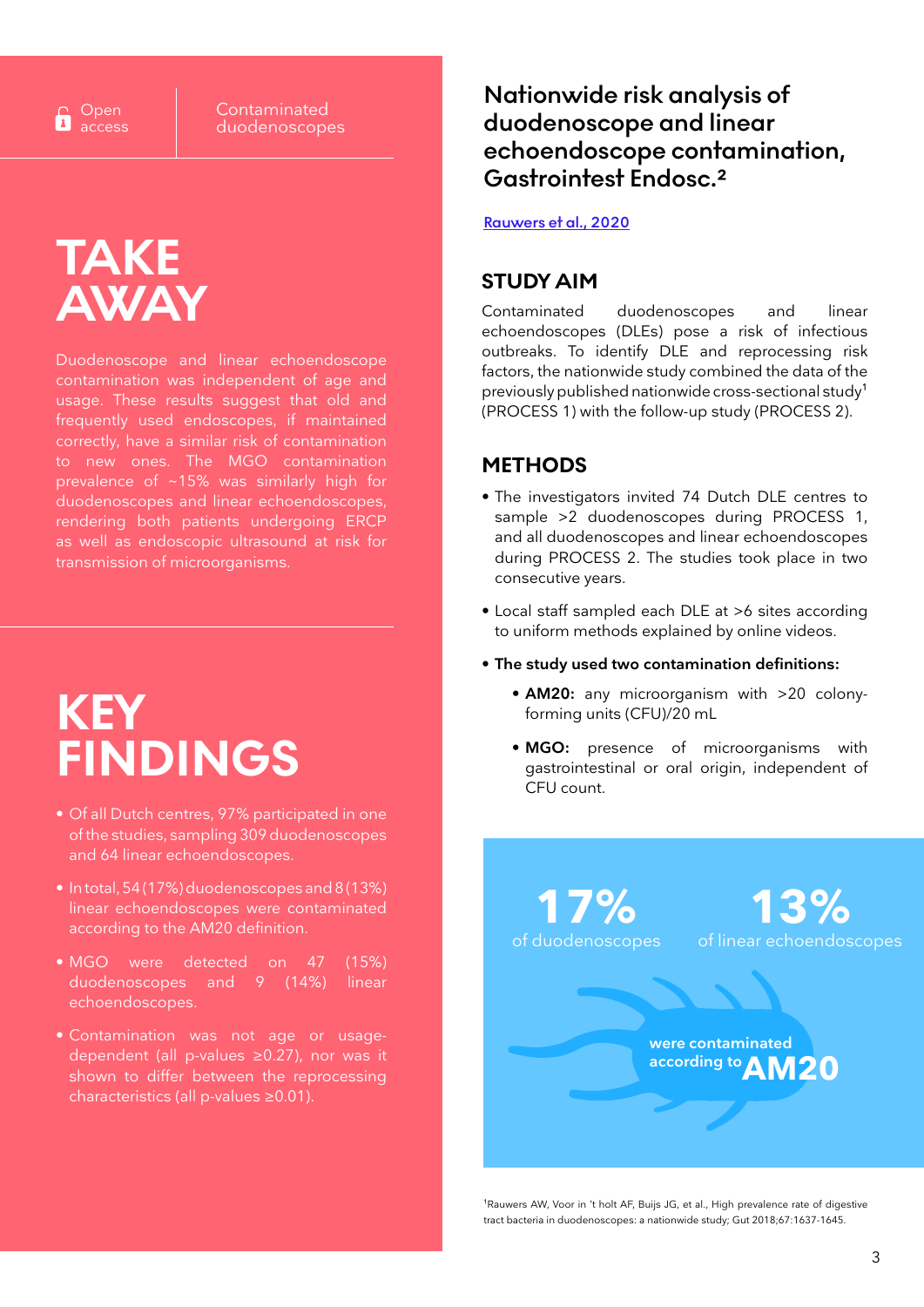**Contaminated** duodenoscopes

### **TAKE AWAY**

A total of 34.7% of the duodenoscope samples reached the action level (>100 CFU/endoscope). The findings of this study may support revision of guidance issued by governmental agencies and professional associations. These elements may be useful for redaction of guidelines to improve microbiological quality surveillance of gastrointestinal endoscopes, and to prevent outbreaks linked to these devices.

### **KEY FINDINGS**

- A total of 118 microbiological tests were performed on duodenoscopes.
- Six out of 118 (5.1%) samples reached the alert level (25–100 CFU/endoscope).
- 41 samples (34.7%) reached the action level (≥100 CFU/endoscope).
- 71 samples (60.2%) were within the target level defined as <25 CFU/endoscope.
- Gram-positive and gram-negative bacteria, fungi, and yeast were all isolated from endoscope samples.
- Microbial contamination was linked to the age of the endoscope. The more the endoscope is used, the higher the risk of damage.
- The use and disinfection of gastrointestinal endoscopes can lead to damage of the channels and to the formation of biofilms that are difficult to remove.

### **Measures to improve microbial quality surveillance of gastrointestinal endoscopes, Endoscopy.3**

#### **[Saliou et al., 2016](https://www.thieme-connect.com/products/ejournals/abstract/10.1055/s-0042-107591)**

#### **STUDY AIM**

Infectious outbreaks associated with the use of gastrointestinal endoscopes have increased in line with the spread of highly resistant bacteria. The aim of this study was to determine the measures required to improve microbiological quality surveillance of gastrointestinal endoscopes.

#### **METHODS**

- Results of all microbiological surveillance testing of gastrointestinal endoscopes performed at Brest Teaching Hospital from January 1, 2008 to June 1, 2015 were reviewed.
- When microbiological testing failed to comply with the target level, the endoscope was subjected to a double manual reprocessing before being retested.
- The target level was defined as total flora <25 CFU/endoscope and absence of indicator microorganisms.
- Alert level was defined as total flora 25–100 CFU/endoscope and absence of indicator microorganisms.
- Action level was defined as total flora ≥100 CFU/ endoscope or presence of indicator microorganisms.

#### **118 microbiological tests were performed on duodenoscopes**

**5.1% samples reached the alert level (25–100 CFU/ endoscope)**

**34.7% reached the action** 

**level (>100 CFU/ endoscope)** 

**60.2%**

**were within the target level defined as <25 CFU/endoscope**

**Both gram-positive, gram-negative, fungi, and yeast were isolated from endoscope samples**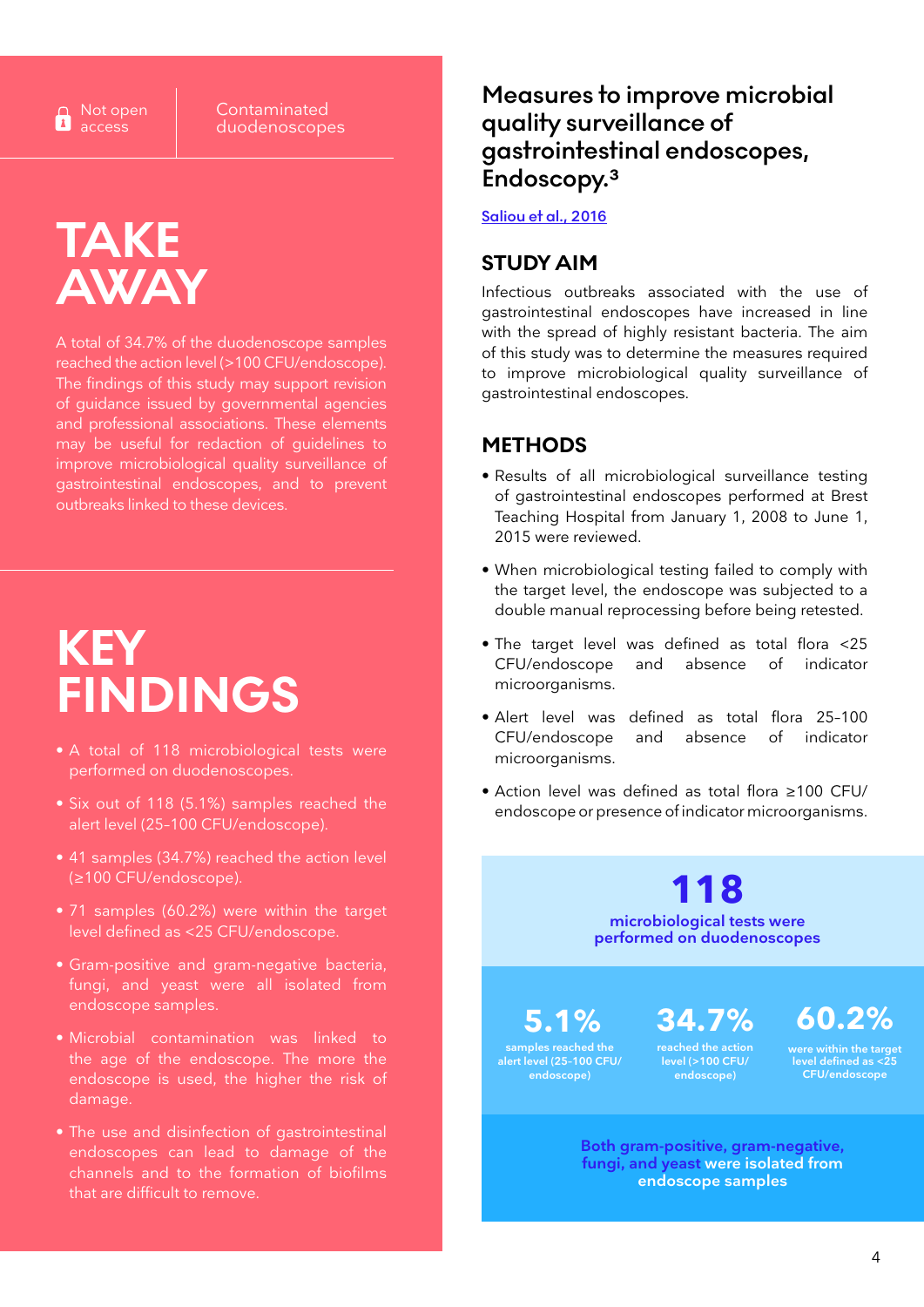∩ Not open ø access

Infectious outbreaks

### **TAKE AWAY**

Duodenoscope design modifications may compromise microbiological safety, as illustrated by this outbreak. Extensive premarketing validation of the reprocessability of any new endoscope design and stringent post-marketing surveillance are therefore mandatory. Twenty-two patients got infected during this outbreak.

### **KEY FINDINGS**

- From January to April 2012, 30 patients with a VIM-2-positive *P. aeruginosa* were identified, of whom 22 had undergone an ERCP using a specific duodenoscope, the TJF-Q180V.
- In total, 251 patients had undergone ERCP using the same duodenoscope, and 22 patients became infected with VIM-2-positive *P. aeruginosa.*
- This was a significant increase compared with the hospital-wide baseline level of two to three cases per month.
- Clonal relatedness of the VIM-2 P. aeruginosa was confirmed for all 22 cases and for the VIM-2 strain isolated from the recess under the forceps elevator of the duodenoscope.
- An investigational study of the new modified design, including the dismantling of the duodenoscope tip, revealed that the fixed distal cap hampered cleaning and disinfection, and that the O-ring might not seal the forceps elevator axis sufficiently.
- The high monthly number of cases decreased below the pre-existing baseline level following withdrawal of the TJF-Q180V device from clinical use.

**Withdrawal of a novel-design duodenoscope ends outbreak of a VIM-2-producing Pseudomonas aeruginosa, Endoscopy.4**

**[Verfaillie et al., 2015](https://www.thieme-connect.com/products/ejournals/abstract/10.1055/s-0034-1391886)**

#### **STUDY AIM**

This study reports a large outbreak of VIM-2-producing Pseudomonas aeruginosa that was linked to the use of a recently introduced duodenoscope with a specifically modified design (Olympus TJF-Q180V).

#### **METHODS**

- Epidemiological investigations and molecular typing were executed in order to identify the source of the outbreak.
- Audits on implementation of infection control measures were performed. Additional infection control strategies were implemented to prevent further transmission.
- The design and the ability to clean and disinfect the duodenoscope were evaluated, and the distal tip was dismantled.

**in total 251**

**duodenoscope**

**patients had undergone ERCP using the same** 

**22 patients became infected with VIM-2-positive P. aeruginosa**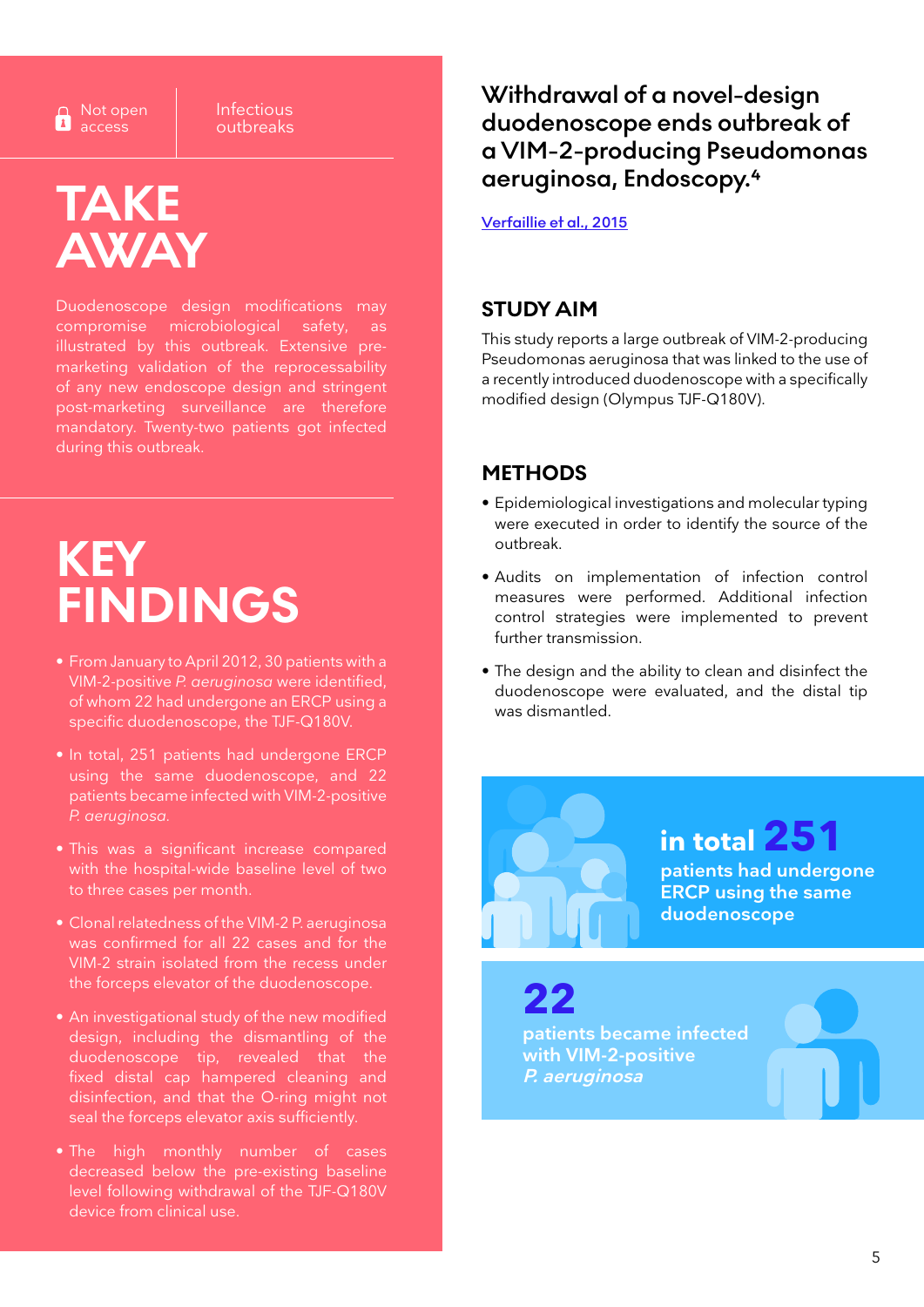Infectious outbreaks

### **TAKE AWAY**

Carbapenemase-producing *Klebsiella pneumoniae* were identified in five patients who underwent an endoscopy with the same duodenoscope. The duodenoscope was the only factor linking the patients. The duodenoscope had previously been used in an infected patient, which is thought to be the origin of the contamination.

### **KEY FINDINGS**

- A total of five cases of Carbapenemaseproducing *K. pneumoniae* colonization were identified from patients who received an ERCP with the same duodenoscope over a short period in October 2015.
- The duodenoscope was the only epidemiological link between these cases.
- The investigators strongly suggest that this duodenoscope has become transiently contaminated, following its use for known CPE carriers of a previous outbreak.

**Duodenoscopy: an amplifier of cross-transmission during a carbapenemase-producing Enterobacteriaceae outbreak in a gastroenterology pathway, J Hosp Infect.5**

#### **[Bourigault et al., 2018](https://www.thieme-connect.com/products/ejournals/abstract/10.1055/s-0034-1391886)**

#### **STUDY AIM**

Carbapenemase-producing *K. pneumoniae* were identified in five patients who underwent ERCP with the same duodenoscope. The duodenoscope was the only epidemiological link between these cases. This study reports the epidemiological and microbiological investigations conducted to determine the origin of contamination of these patients.

#### **METHODS**

- Between December 2014 and October 2015, 61 patients underwent ERCP with the same duodenoscope. Forty-one patients were readmitted after exposure and screened.
- Five out of the 41 readmitted patients had become infected with CRE after undergoing ERCP with the same duodenoscope.
- The outbreak was identified at the Nantes University Hospital, France. Reprocessing of endoscopes has been centralized on one site that performs around 100 disinfections per day, and it is carried out in accordance with the French guidelines.
- A multidisciplinary team, comprising endoscopy physicians, bacteriologists, infection control specialists, biomedical engineers, and staff of the endoscope reprocessing unit, coordinated the epidemiological and microbiological investigations.

### **5 OUT OF 41**

**readmitted patients were infected with CRE after undergoing ERCP with the same duodenoscope. The duodenoscope was the only factor linking the patients**